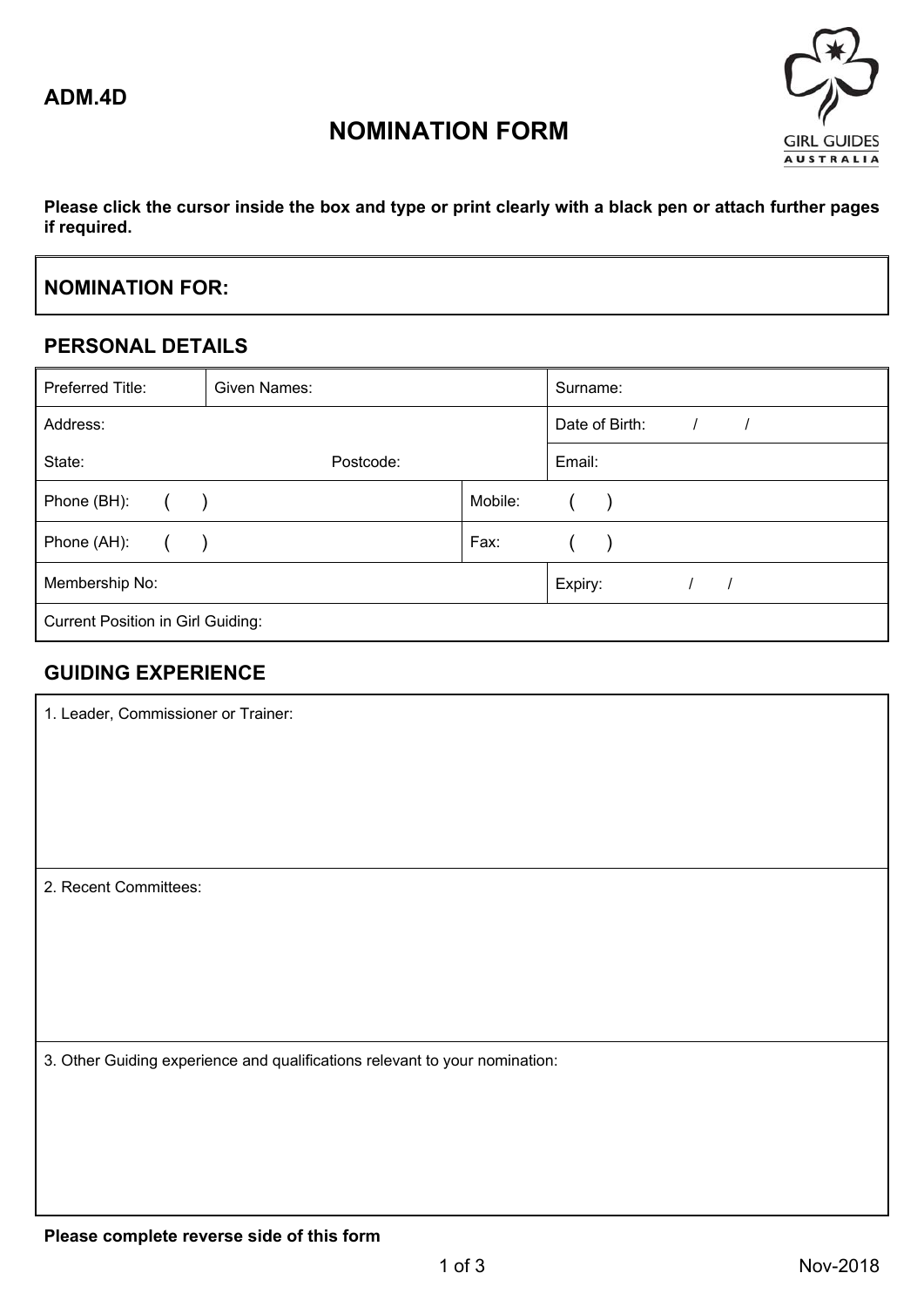#### **INTERESTS AND EXPERIENCE RELEVANT TO NOMINATION**

#### **WORK EXPERIENCE AND QUALIFICATIONS**

| <b>Nomination Accepted:</b> | (Signature of Nominee) | Date: |  |  |
|-----------------------------|------------------------|-------|--|--|
|                             |                        |       |  |  |

## **PROPOSER'S STATEMENT**

| Comments:                                                                                                                        |            |  |       |  |
|----------------------------------------------------------------------------------------------------------------------------------|------------|--|-------|--|
|                                                                                                                                  |            |  |       |  |
| Name:                                                                                                                            | Signature: |  | Date: |  |
| I am aware of this application and will provide further information<br>if required.<br><b>State Commissioner:</b><br>(signature) |            |  | Date: |  |

#### **See attachment for explanatory notes**